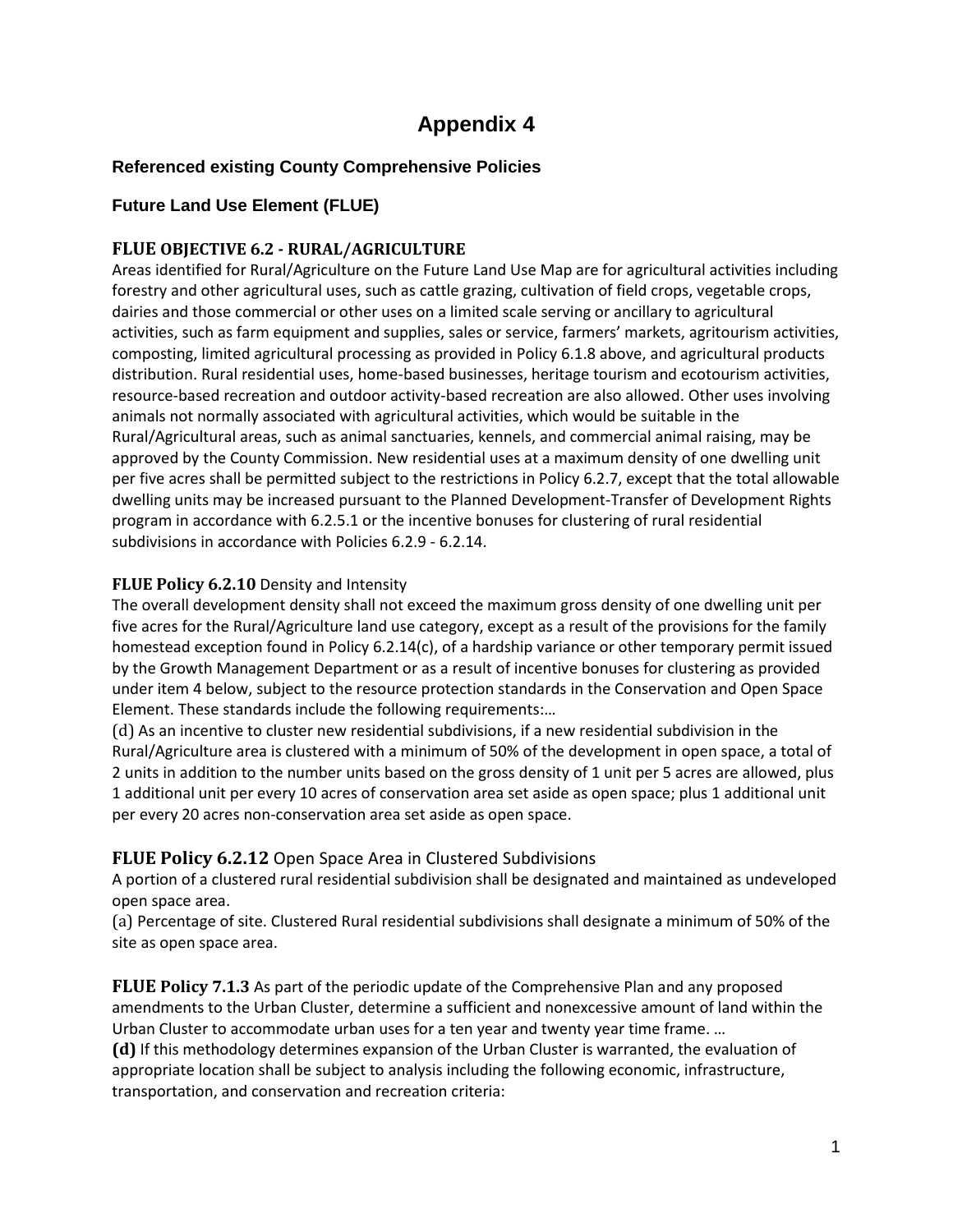(1) rural character and viable agriculture land and the potential impact of expansion of the Urban Cluster on existing agricultural uses

- (2) economic development considerations including affordable housing
- (3) relationship to existing and planned future urban services and infrastructure
- (4) access to the regional transportation network and multi-modal transportation systems
- (5) Conservation and Preservation land uses
- (6) planned recreation/open space or greenway systems

**FLUE Policy 7.1.23** All amendments shall be considered based on the applicable policies and objectives of this Element, shall be considered in light of the Basic Principles upon which the Plan is based, and shall be consistent with all Elements of the Plan.

## **Portable Water and Sanitary Sewer Element (PWSS)**

**PWSS Policy 2.1.6** The use of new package wastewater treatment plants may be considered outside of the Urban Cluster in areas not served by centralized wastewater treatment plants only in instances where the public health is at risk, or where rural employment centers or specialized uses, such as institutional, tourist/entertainment, material-oriented industrial development, or resource-based recreational uses are appropriate. For purposes of this policy, new package treatment plants for residential uses are specifically prohibited, except as a last resort to remedy a public health problem associated with existing septic tanks. A special use permit shall be required for any new package treatment plant and shall be considered only if:

- (a) Demonstration that:
- (1) alternative systems of wastewater disposal are not feasible; and
- (2) there will be no adverse impact on water quality; and

(3) there is assurance of proper long term operation and maintenance, including groundwater monitoring, by an entity that demonstrates financial and organizational capacity.

(b) Provision for monitoring and inspection by the applicable federal, state, regional, water management districts, and local agencies to be assured that the plant is in compliance with provisions of the permit.

(c) Provisions for corrective actions to be taken by the owner or operator in the event of failure including, but not limited to; changes in plant operation and maintenance, system repair or replacement, suspension or termination of a package treatment plant operation.

(d) Provisions for posting bond or similar financial guarantee to ensure payment for corrective actions.

(e) Provisions for connection to centralized wastewater service once the service becomes available.

#### **Conservation and Open Space Element (COSE**)

#### **OBJECTIVE 3.1 - CONSERVATION LAND USE CATEGORIES**

A conservation land use category shall be established to recognize and protect natural resources within privately owned lands in Alachua County utilizing appropriate regulatory, acquisition, and incentive mechanisms.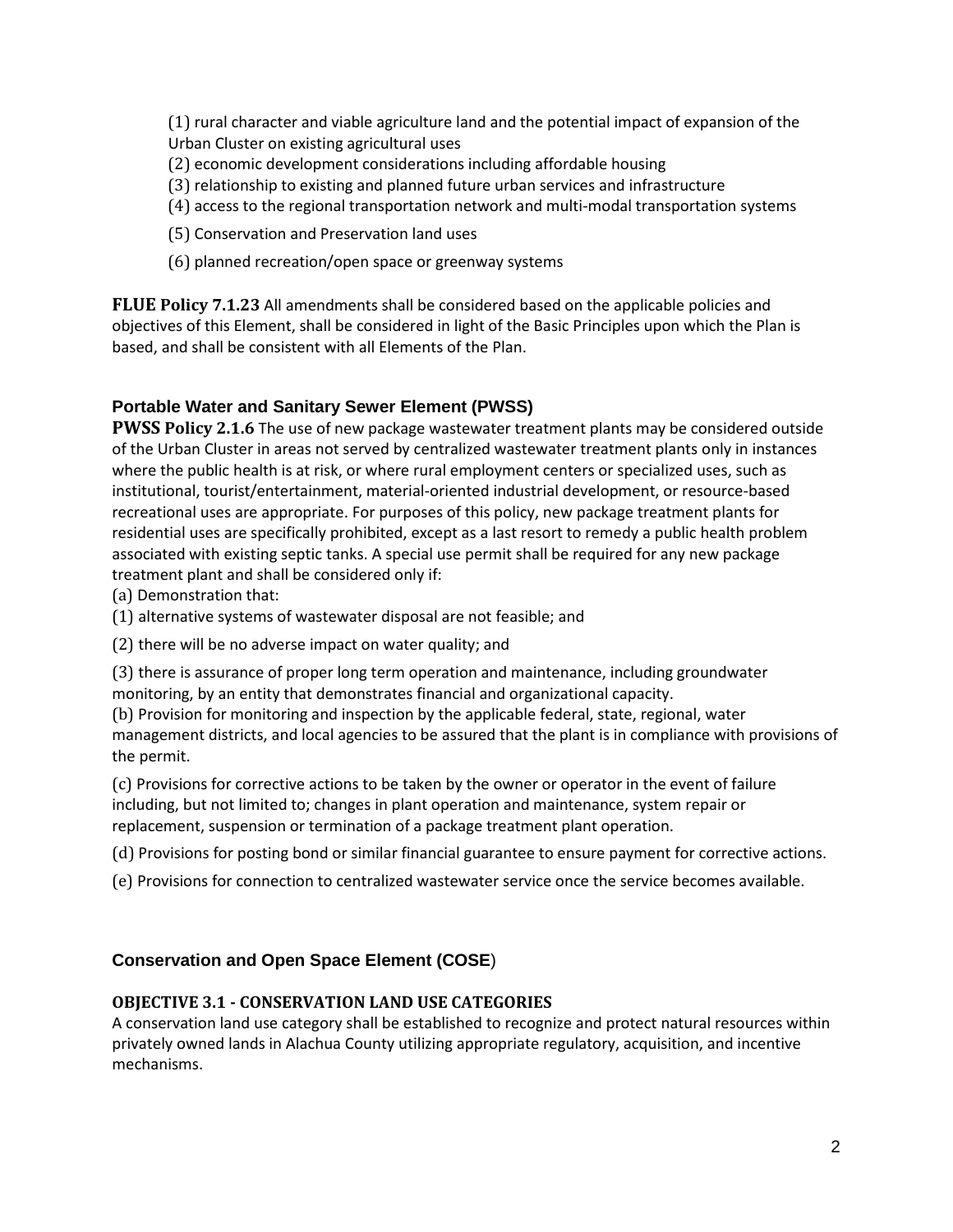**COSE Policy 3.1.1** Conservation areas shall consist of natural resources that, because of their ecological value, uniqueness and particular sensitivity to development activities, require stringent protective measures to sustain their ecological integrity. These areas shall include: (a) Wetlands;

- (b) Surface waters;
- (c) 100-year floodplains;
- (d) Listed species habitat;
- (e) Significant geologic features; and
- (f) Strategic ecosystems.

**COSE Policy 3.1.2** In conservation areas, the following uses, if otherwise consistent with the Comprehensive Plan, generally shall be permitted to the extent that they do not significantly alter the natural functions of the conservation area:

(a) Public and private conservation, recreation and open space uses.

(b) Public and private wildlife preserves, game management and refuge areas.

(c) Water conservation and retention/detention areas that are determined to be appropriate for stormwater management.

(d) Agricultural uses, employing latest applicable best management practices.

**COSE Policy 3.1.3** Conservation areas shall be developed only in a manner consistent with protection of the ecological integrity of natural resources, and in accordance with standards which are outlined subsequently in this Element.

**COSE Policy 3.1.4** All conservation areas should be avoided as potential locations for personal wireless service facilities.

**COSE Policy 3.1.5** Certain resources such as mineral resources and high aquifer recharge areas, because of their location, nature, or extent cannot be protected to the extent of conservation areas, but have been identified for protection in this Element. Policies applicable to these resources shall be those specific policies in Section 4 which apply to development activities within or affecting such areas and policies which apply generally to natural resources.

**COSE Policy 3.2.1** Preservation areas shall consist of publicly owned lands, including lands owned and managed by non-profit conservation organizations, which are intended for use as natural reserves or managed conservation lands for the preservation of natural resources in perpetuity.

#### **OBJECTIVE 3.6 - RESOURCE PROTECTION STANDARDS**

Protect natural resources by requiring that all development activities be conducted in accordance with at least minimum resource protection standards.

**COSE Policy 3.6.1** All development shall conform with the environmental regulations of federal, state, and local agencies as well as the Water Management Districts.

**COSE Policy 3.6.3** Parcels that include or are adjacent to conservation or preservation areas shall not receive planning and zoning designations that are higher in density or intensity than the currently adopted designations unless adequate natural resources protection is ensured.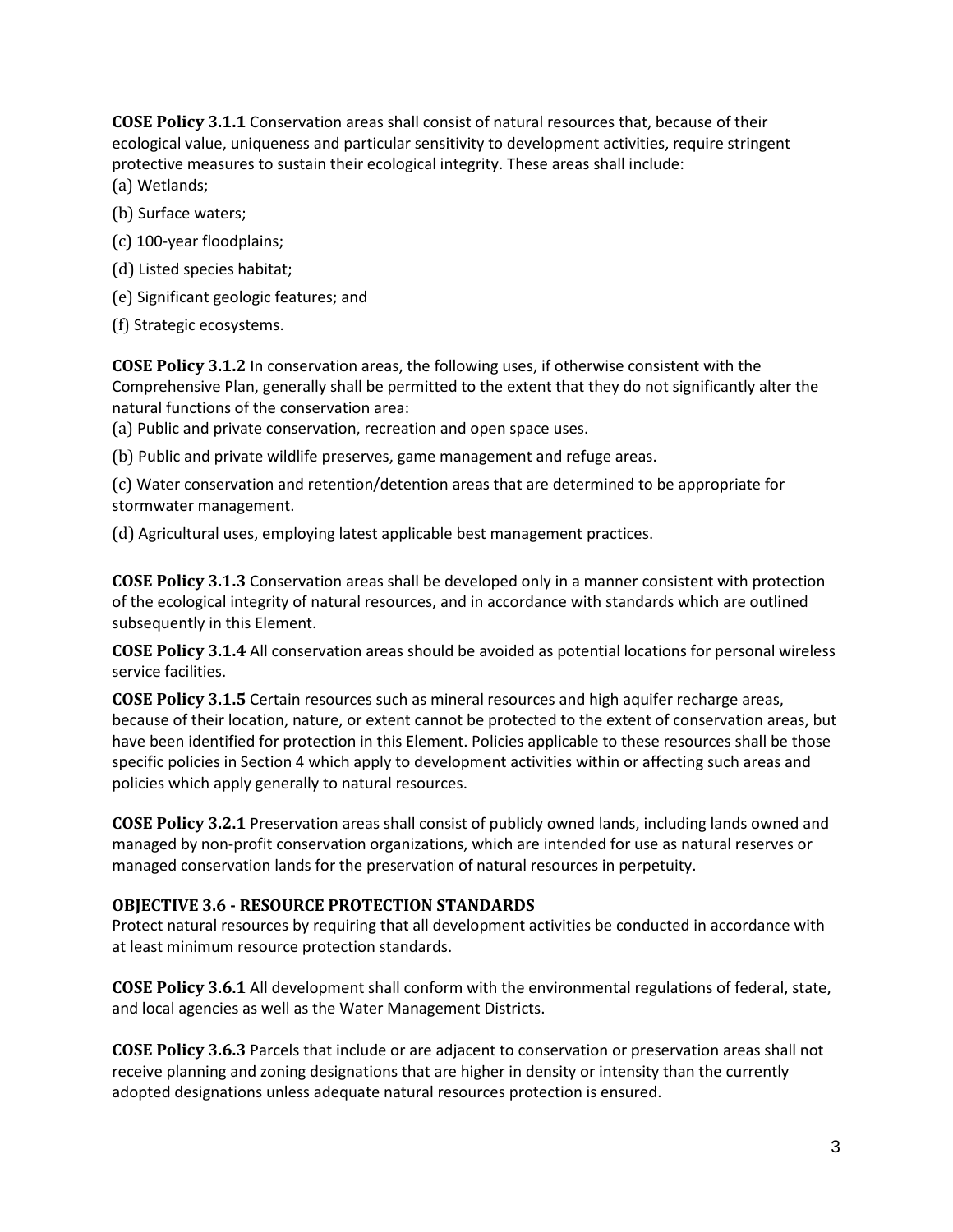**COSE Policy 3.6.4** The County shall prohibit subdivision of land after January 21, 1993 that would create new lots lacking sufficient buildable area, as defined by setback requirements and other development standards, outside of conservation areas.

**COSE Policy 3.6.5** Development on land that includes conservation areas shall be sited and designed according to the following standards and consistent with policies under Objective 6.2 of the Future Land Use Element in the rural area:

(a) The preservation of conservation areas shall be required on all development sites to the greatest extent possible, consistent with standards which are outlined subsequently in this Element.

(b) Density or intensity shall be transferred from conservation areas to non-conservation portions of the property, to adjoining property under common ownership or management and within a unified development, or to other development receivership areas, at a rate consistent with that of the underlying zoning district, but not to exceed the maximum density allowed by the land use designation.

(c) When there are no non-conservation areas to which density or intensity may be transferred, the development shall be clustered in the portion of the site that will result in least environmental impact.

(d) When connection to central sewer is not required, septic wastes shall be disposed of according to the Comprehensive Plan, land development regulations, and health department standards, and without adversely affecting ecosystem health.

(e) Existing landscape connections to other conservation areas shall be maintained so that fragmentation is avoided.

**COSE Policy 3.6.6** Development on land that includes or is adjacent to conservation or preservation areas shall exhibit best environmental management practices with the emphasis on designing with nature, e.g. in the context of the natural features of the landscape, such as topographic and stormwater features, vegetative edges, and soil types, to avoid and minimize adverse environmental and visual impacts. The major criterion for approval shall be the continued functioning, with minimum disturbance, of the ecosystem which the development is impacting.

**COSE Policy 3.6.7** Development shall not be allowed at the maximum densities and intensities of the underlying zoning district, if those densities would be harmful to natural resources.

**COSE Policy 3.6.8** Development occurring along the edges of conservation and preservation areas shall be designed to protect and minimize the impact of development on conservation areas through the use of natural vegetative buffers.

(a) Buffer width shall be determined on a case-by-case basis depending on what is demonstrated to be scientifically necessary to protect natural ecosystems from significant adverse impact. This determination shall be made in consideration of at least the following factors:

(1) Type of development and associated potential for adverse site-specific and off-site impacts;

(2) Natural community type and associated hydrologic or management requirements;

(3) Buffer area characteristics and function;

(4) Presence of listed species of plants and animals.

(b) Absent scientific information which demonstrates that a larger or smaller buffer width is appropriate, the following buffer widths shall apply for the resources set forth in the table below.

| Protected Resource                | Buffer Distance (feet)* |
|-----------------------------------|-------------------------|
| Surface waters and wetlands less  | 50 average,             |
| than or equal to 0.5 acre that do | 35 minimum              |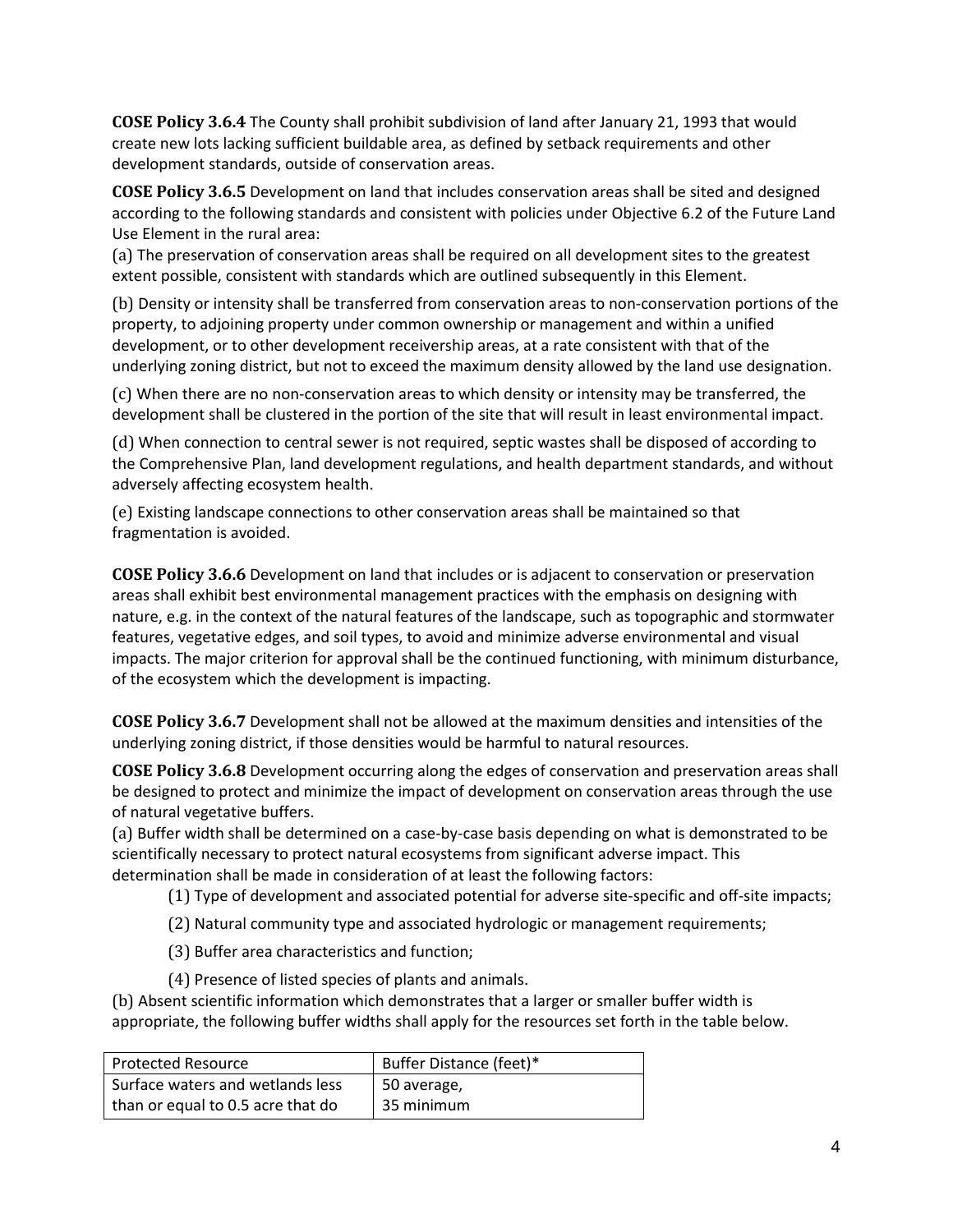| not include OFWs or listed animal        |              |
|------------------------------------------|--------------|
| species as described elsewhere in        |              |
| this table                               |              |
| Surface waters and wetlands              | 75 average,  |
| greater than 0.5 acre that do not        | 50 minimum   |
| include OFWs or listed animal            |              |
| species as described elsewhere in        |              |
| this table                               |              |
| Areas where federally and/or state       | 100 average, |
| regulated vertebrate                     | 75 minimum   |
| wetland/aquatic dependent animal         |              |
| species have been documented             |              |
| within 300 feet of a surface water       |              |
| or wetland                               |              |
| <b>Outstanding Florida Waters (OFWs)</b> | 150 average, |
|                                          | 100 minimum  |
|                                          |              |
|                                          |              |

\*If the buffer precludes all economically viable use of a particular property, development may be allowed within the buffer in accordance with policy 3.6.5, and where applicable, policies 4.6.6 and 4.7.4.

(c) Buffers shall be measured from the outer edge of the protected resource.

**COSE Policy 3.6.9** The County shall encourage the control or elimination where feasible, of invasive vegetation within the protected area.

**COSE Policy 3.6.10** The intensity of development on land adjacent to conservation and preservation areas shall be determined based on the unique characteristics of the conservation area. Land use shall be consistent with natural resource protection.

**COSE Policy 3.6.11** Septic tanks and drainfields shall be sited in a manner to protect conservation areas from the discharge of improperly treated effluent. The use of alternative systems shall be required under appropriate circumstances to protect environmental health.

**COSE Policy 3.6.12** All public projects, such as utilities, new travel corridors, and travel corridor modifications, shall be located and designed to avoid adverse impacts to conservation and preservation areas, except where it is demonstrated that there is no prudent and feasible alternative that avoids adverse impact. The County shall use an interdepartmental team to determine whether a particular project warrants adverse impact, based on an evaluation of the environmental, economic, and social costs and benefits of the proposal and alternatives. Inconvenience alone is insufficient justification for adverse impact.

**COSE Policy 3.6.13** In the case of a public project for which there is no prudent and feasible alternative that avoids adverse impacts to conservation and preservation areas, the project shall incorporate appropriate design features that enhance habitat connectivity, provide for the safe passage of wildlife, and provide other significant environmental benefits. Mitigation shall be required as for private developments.

**COSE Policy 3.6.14** Alachua County shall require mitigation of significant adverse impacts on conservation and preservation areas within the County. Mitigation shall include funding for the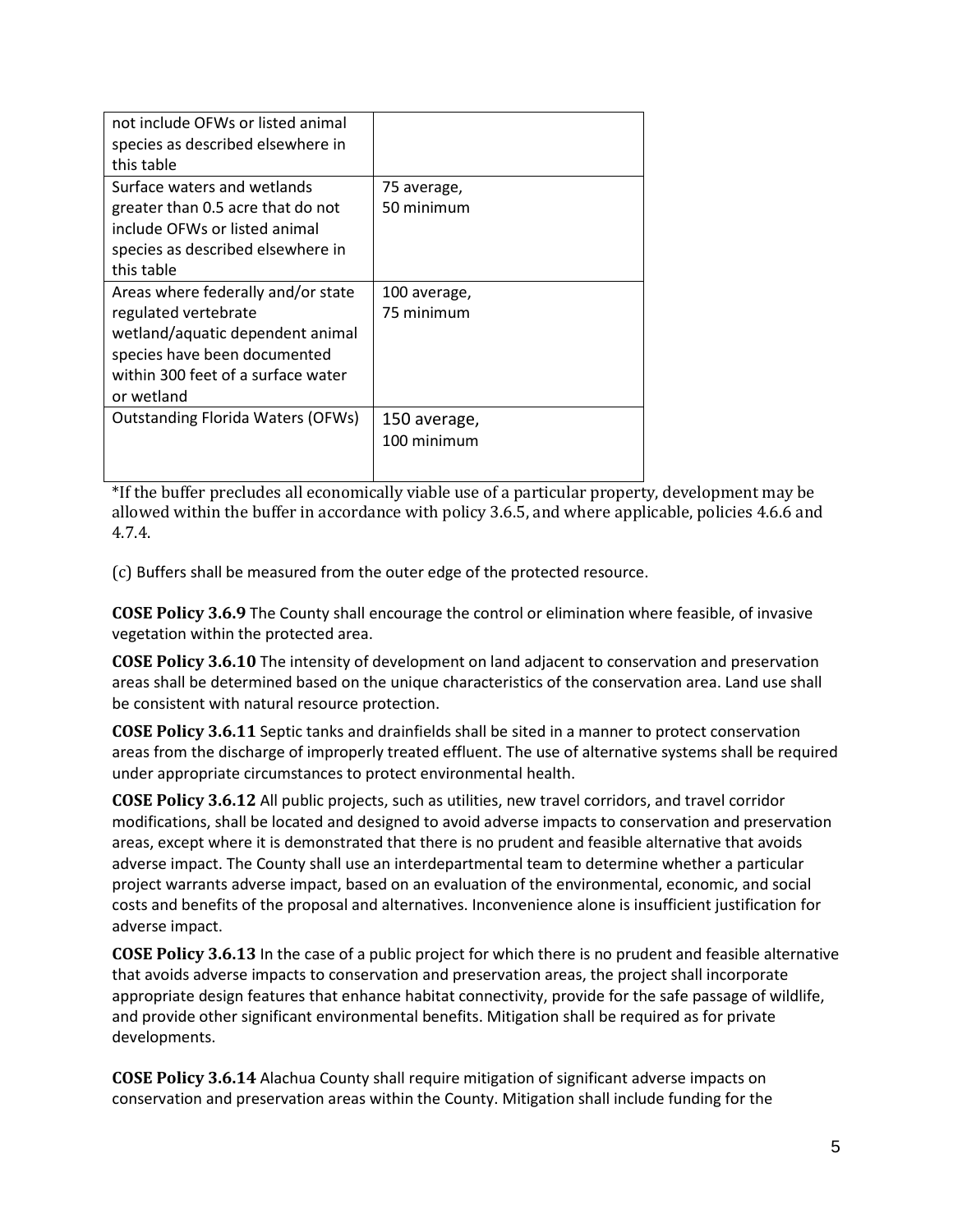acquisition and management, preservation, replacement, or restoration of significant ecological resources.

**COSE Policy 3.6.15** The County shall identify and protect green infrastructure through the development review process by protecting conservation resources and natural areas and allow and encourage proven environmentally-friendly development techniques, like low impact development that minimize impacts to natural resources and water quality and maintain existing hydrologic conditions.

**COSE Policy 4.2.1** Characteristics of soil suitability and capability shall be considered in determining appropriate land uses. Preliminary recommendations concerning soil suitability can be found in the Alachua County Soil Survey prepared by the United States Department of Agriculture Natural Resources Conservation Service (USDA NRCS). To insure that the soils at the development site can support the development, the County will require the developer to submit detailed information on soils which may require an independent soil analysis with detailed information on soils.

**COSE Policy 4.2.5** Development shall be designed to include retention of the natural character of seepage slopes and shallow ground water tables that have been demonstrated to be essential to the hydrologic support of associated conservation areas. Specific standards to accomplish this shall be included in the development regulations. In the interim, the Development Review Committee shall require measures that execute this policy.

## **COSE OBJECTIVE 4.5 - GROUNDWATER AND SPRINGS**

Protect and conserve the quality and quantity of groundwater and springs resources to ensure longterm public health and safety, potable water supplies from surficial, intermediate, and Floridan aquifers, adequate flow to springs, and the ecological integrity of natural resources.

**COSE Policy 4.5.10** Withdrawals of ground water have the potential to result in adverse impacts on potable water supply and natural ecosystems. Development shall occur only when adequate water supplies are concurrently available to serve such development without adversely affecting local or regional water sources or the natural ecosystem, as determined in accordance with local and state law. (a) The County shall take an active role in providing input to the water management districts permitting process for activities that use large volumes of groundwater.

(b) The County shall support the efforts of the Alachua County Health Department to seek delegation of water well construction permitting responsibility from both the St. Johns River and Suwannee River Water Management Districts to ensure that all new wells are properly constructed, modified, sealed or abandoned.

**COSE Policy 4.6.16** Land uses that have the potential to pollute surface waters (are located adjacent to surface waters and that contribute significant nutrient loadings) shall be identified and regulated using the following measures to protect water quality and biological health.

(a) Buffers to surface waters shall be increased for activities which have been associated with surface water quality and biological health problems such as landfills, composting facilities, wastewater treatment percolation ponds or rapid infiltration basins (RIBs), spray fields, golf courses, dairies, row crops, septage or biosolids land application sites, septage stabilization facilities, and onsite sewage treatment systems or septic systems.

(b) The implementation of best management practices shall be required in buffers to surface waters to control nutrient loadings, including retrofitting if needed to maintain water quality and biological health.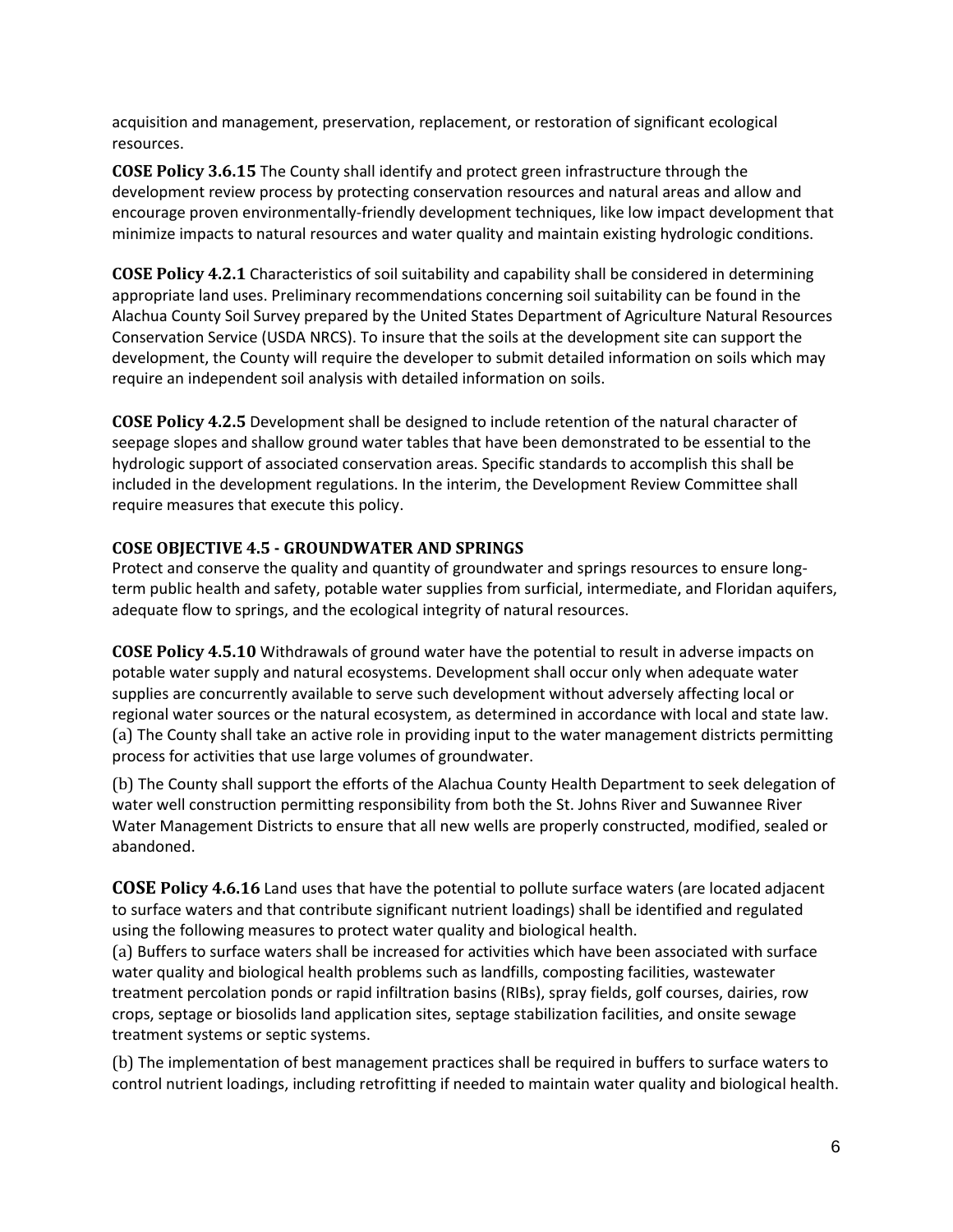(c) The use of pesticides and fertilizers shall be discouraged in buffers.

(d) The use of reclaimed water shall be regulated to conform with environmentally sound practices and not allowed to adversely impact surface water or groundwater by increasing nutrient concentrations. Nutrients present in the reclaimed water shall not be discharged in a manner that will cause impairment of surface waters*,* cause an imbalance of flora and fauna in the aquatic ecosystem, or cause eutrophication of the receiving waters. Land development regulations shall be adopted that include setbacks to surface waters for the use of reclaimed water for irrigation that are protective of the aquatic ecosystem.

(e) All fill material used onsite shall be free of phosphatic Hawthorn Group sediments or other phosphorous rich materials that may leach phosphorus causing surface water quality degradation and lake eutrophication.

(f) Any excavation that would lead to exposure of Hawthorn Group sediments or other phosphorus rich materials that could leach and adversely impact groundwater or surface water shall be mitigated by covering, backfilling or using other techniques to reduce phosphorus leaching.

(g) Fertilizer shall be regulated in buffers to surface waters to ensure that excess nitrogen and phosphorus are not leached into surface water bodies causing water quality degradation and/or lake eutrophication.

(h) The use of performance based treatment systems may be required in highly sensitive areas, such as in proximity to Outstanding Florida Waters, impaired waters, in springsheds where karst features are prominent and conduit flow is known to exist, or where the lot sizes are small and do not allow for adequate nutrient reduction to be met at the property boundary. These systems shall be designed and permitted under a defined performance standard criterion (e.g. Secondary or Advanced Secondary treatment standards). This measurable performance standard can be adopted as a risk based mitigation strategy for site specific concerns.

**COSE Policy 4.6.17** Wastewater and stormwater discharges to surface waters and wetlands shall be allowed only if the following criteria are satisfied:

(a) The quantity, timing, and quality of the discharge maintain or improve water quality, biological health, and the function of the natural ecosystem.

(b) Downstream waters are not affected by nutrient loading.

(c) The project owner or developer prepares and implements maintenance and monitoring plan acceptable to the County.

(d) The project owner or developer corrects any failures in design or operation of the system that cause degradation of water quality, biological health, or the function of the natural ecosystem.

(e) The owner or developer posts a performance bond or similar financial guarantee to assure implementation of the maintenance and monitoring plan.

**COSE OBJECTIVE 4.7 - WETLAND ECOSYSTEMS** Wetland acreage and function shall be protected.

**COSE Policy 4.7.1** Wetlands of all sizes shall be regulated without exception.

**COSE Policy 4.7.2** Alachua County shall utilize the uniform statewide methodology adopted by the Florida Department of Environmental Protection and Water Management Districts to delineate wetlands, as outlined in Rule 62-340, Florida Administrative Code, as the rule exists on January 1, 2001.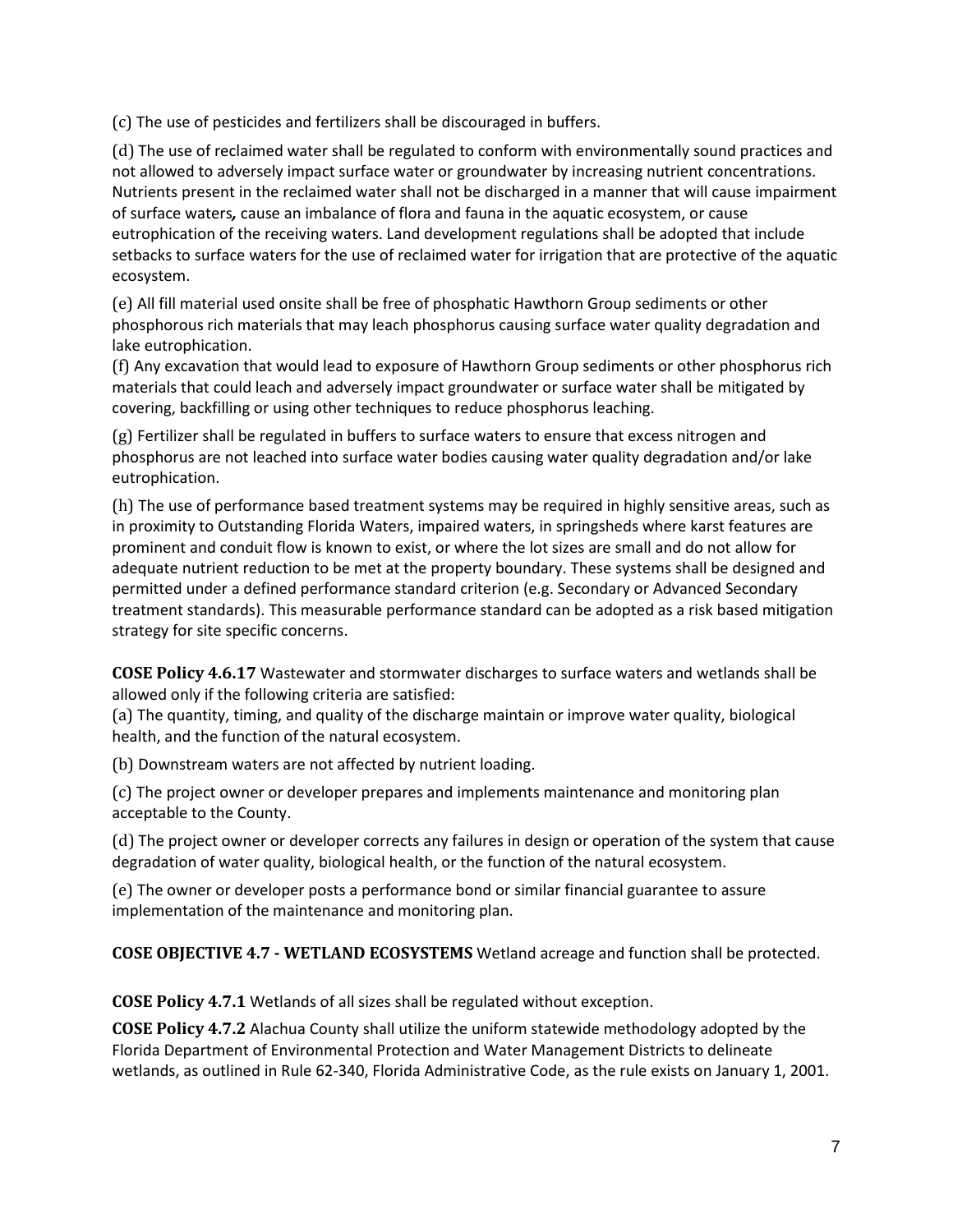The County shall not be limited by the threshold or connection requirements utilized by these agencies for purposes other than delineation.

**COSE Policy 4.7.3** Wetland ecosystems shall be protected by buffer widths established in Policy 3.6.8.

**COSE Policy 4.7.4** Development activity shall not be authorized in wetlands or wetland buffers except when all of the following conditions are met:

(a) The applicant has taken every reasonable step to avoid adverse impact to the wetland and buffer; and

(b) The applicant has taken every reasonable step to minimize adverse impact to the wetland and buffer; and

(c) The applicant has provided appropriate mitigation for adverse impact to the wetland and buffer; and

(d) The applicant shows that one of the following circumstances applies:

(1) Minimal impact activity; or

(2) Overriding public interest; or

(3) All economically beneficial or productive use of the property is otherwise precluded. The development impact area shall not exceed the rate of one-half  $(\frac{1}{2})$  acre per ten acres of conservation area, including the footprint of principal and accessory structures and parking, allowing for reasonable access. Notwithstanding the above, mitigated impact may be allowed to any isolated poor quality wetland that is less than 0.25 acre in size, provided the total impact area is not greater than or equal to 0.25 acre per development. Poor quality shall be defined in the land development regulations based on factors relative to ecological value.

**COSE Policy 4.7.5** Structural and hydrologic alterations to wetlands shall be designed to ensure that natural hydroperiods and functions are maintained. Draining or filling wetlands shall not be allowed, except as permitted by the most restrictive of federal or state law, water management district rules, or Alachua County land development regulations. All forestry operations conducted in wetlands shall**,** be conducted in accordance with the following policies and consistent with Objective 5.5: (a) Silviculture activities shall follow the most recent applicable best management practices. The silvicultural policies and the references to best management practices in this Comprehensive Plan shall not be construed as authorizing new regulations that conflict with Section 823.14(6), Florida Statutes (Florida Right to Farm Act).

(b) The overall ecological integrity of the wetlands community shall be maintained as follows:

(1) Viable populations of the endangered, threatened, and species of special concern found onsite can be maintained onsite;

(2) Harvests are planned to provide for varying age and height diversity, supporting a variety of vegetative successional stages within the overall wetland ecosystem;

(3) The natural hydrology and hydroperiod of wetlands are not significantly modified on a longterm basis and state water quality standards are not violated; and

(4) There is no conversion of wetland system to upland systems.

**COSE Policy 4.7.6** The County may provide incentives such as density bonuses to developments for restoration of previously degraded wetlands on proposed new development sites. The extent of degradation of such wetlands and necessary steps to restore them shall be evaluated during the development review process. The evaluation shall include consideration of the feasibility of restoration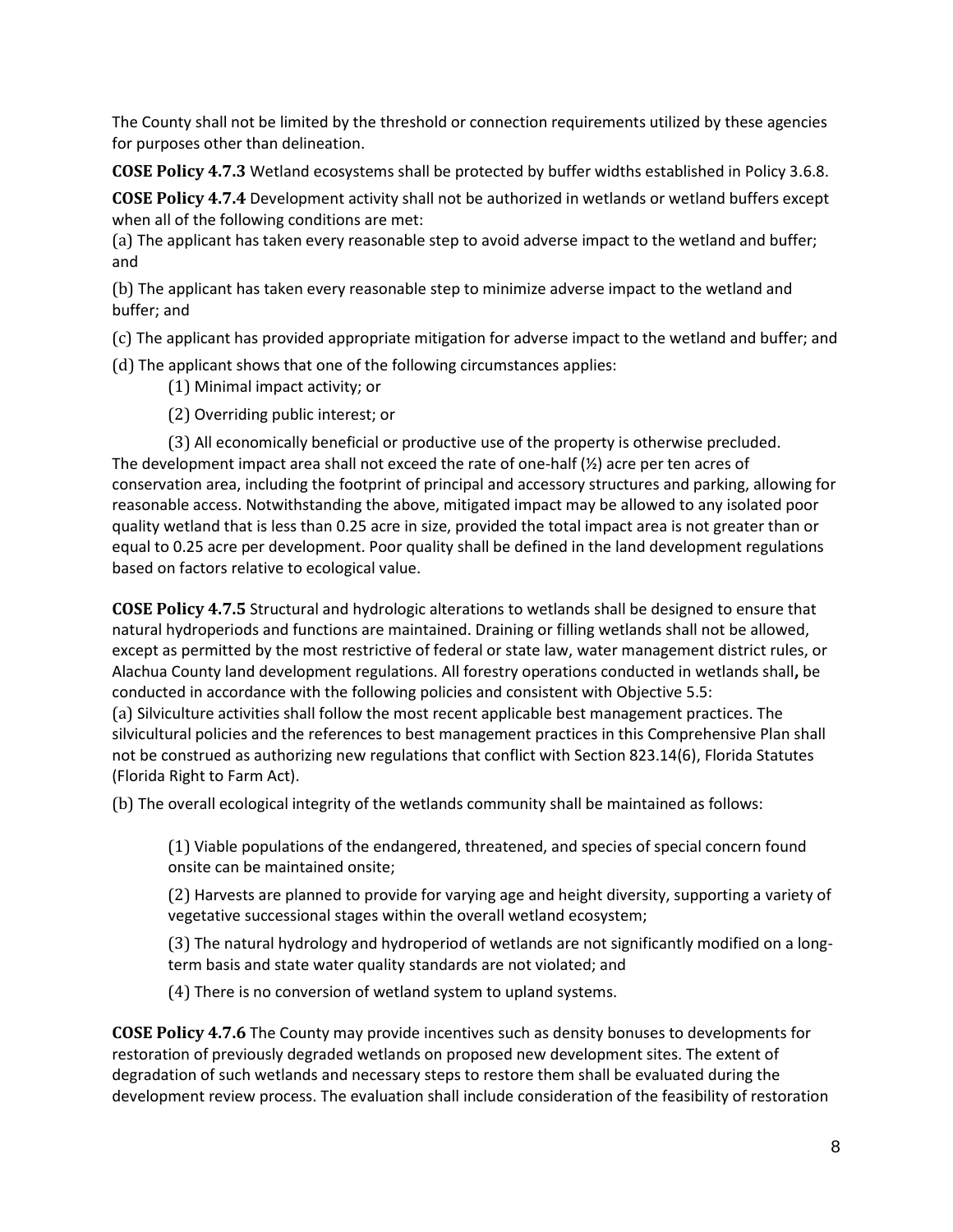and reasons for current state of degradation. Restoration of degraded wetlands shall be required where such degradation has been a result of new development or agricultural activities. The development regulations shall set forth the measures to be taken when restoration is required or intended.

**COSE Policy 4.7.7** Any development activity permitted within an onsite, or affecting an offsite, wetland or buffer shall be mitigated at the expense of the landowner. Mitigation proposals shall be submitted to the BoCC for review in the form of a mitigation and monitoring plan, according to a natural resources permit process to be articulated in the land development regulations. Final Board of County Commissioners approval of a mitigation and monitoring plan must be received prior to wetland or buffer alteration. The Land Development Regulations shall authorize that the Board of County Commissioners shall approve, deny or approve with conditions any natural resources permit. In order to be considered, the mitigation and monitoring plan must ensure the long term viability of the mitigation project, advance the County's natural resources conservation objectives and policies, and meet the following minimum guidelines:

(a) Mitigation shall include any one or a combination of: monetary compensation, or acquisition, restoration, enhancement, or preservation of wetlands, other surface waters or uplands.

(b) Preservation shall not be considered when protection of the resource proposed for preservation is already ensured by federal, state, water management district, or local regulations.

(c) Mitigation shall be determined by applying the Uniform Mitigation Assessment Method (UMAM), pursuant to Chapter 62-345, F.A.C.

(d) Mitigation shall be permitted only within the boundaries of Alachua County and, to the maximum extent practicable, within the local watershed in which the impact occurs.

(e) Alachua County shall prioritize receiving areas for mitigation within the county, and investigate the feasibility of implementing a local mitigation banking system.

(f) Wetland mitigation activity conducted by a public agency may not be utilized for wetland mitigation credit by private persons unless approved by Alachua County.

(g) The landowner shall post a performance bond or similar financial guarantee to assure implementation of the mitigation and monitoring plan.

(h) No mitigation credits will be given for onsite preservation of wetlands.

**COSE Policy 4.7.8** Development activity that occurs in violation of the County's Comprehensive Plan or land development regulations shall be required to mitigate, in addition to paying monetary penalties provided by the land development regulations. Mitigation shall include, at a minimum, onsite restoration of buffers, habitat, and hydrology of the original wetland area.

**COSE Policy 4.7.9** The County shall support the development of a unified and coordinated wetland compensatory mitigation and restoration program by appropriate federal, state and local environmental regulatory agencies that will not weaken local regulatory authority and will ensure no net loss of wetland acreage and a measurable increase in restored wetland function and acreage.

**COSE Policy 4.7.10** Use of certain wetlands for stormwater treatment or for tertiary treatment of wastewater may be allowed only for innovative designs which demonstrate that:

(a) The continued natural functioning of the wetland system will be maintained or improved.

(b) The natural hydroperiod of the wetland will be maintained.

(c) Water quality, vegetation, and aquatic lifeforms will be maintained or improved.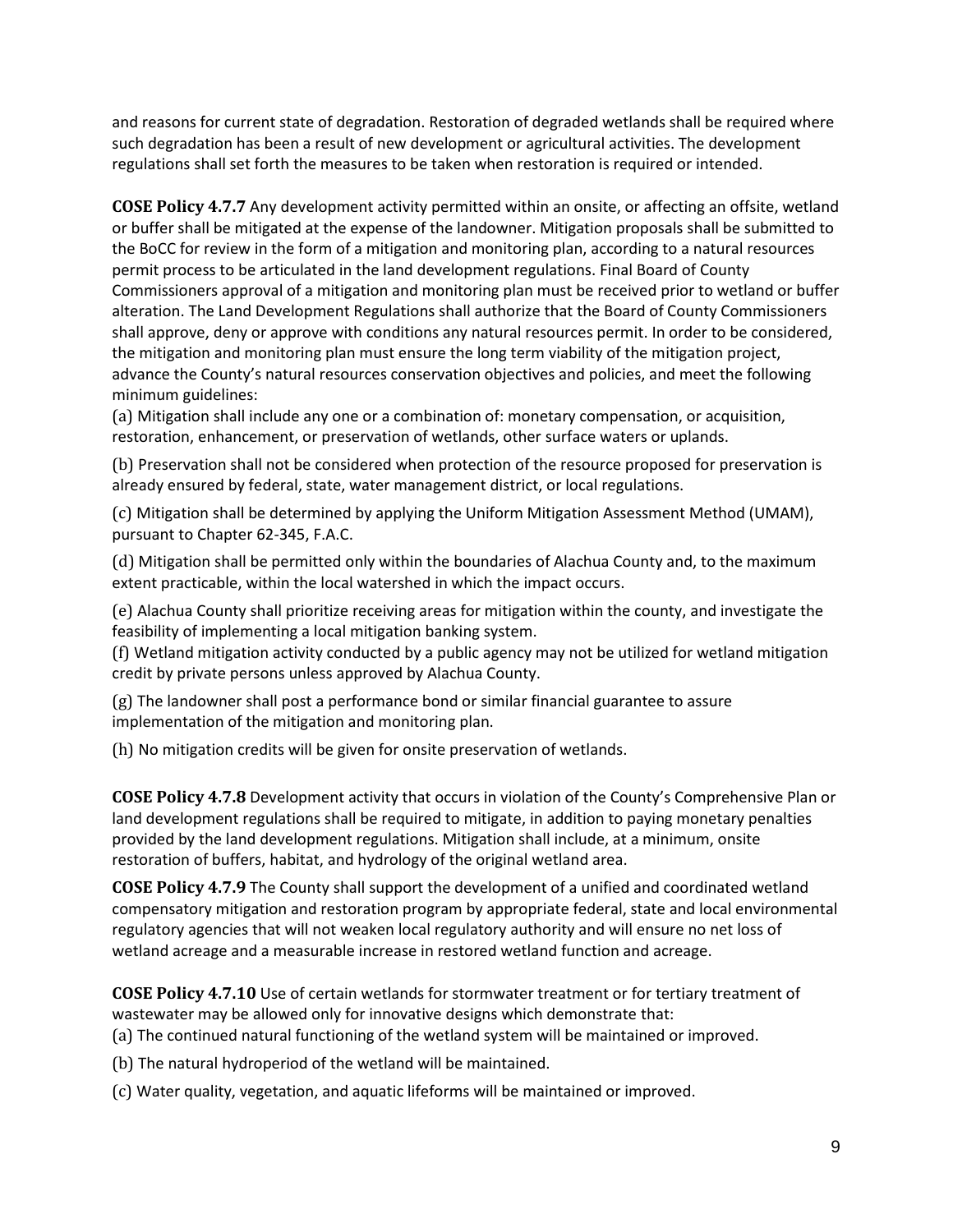(d) All substances that could adversely impact water quality, vegetation and aquatic lifeforms will be removed or treated prior to discharge to the wetland system.

(e) The wetland's ability to assimilate any nutrients in the effluent discharged to the wetland system will not be exceeded.

The project shall be monitored over time at the owner's expense. Any degradation of the wetland system that occurs during the monitoring period due to project design failure shall be corrected by the project owner or operator at the owner or operator's expense.

**COSE Policy 4.7.11** The County shall require the use of native wetland plant species, where design allows, for the creation of wetland habitat and for biologically enhancing filtration and treatment of pollutants in newly constructed stormwater retention and detention ponds.

**COSE Policy 4.7.12** The development regulations shall incorporate the policies in this element for wetlands protection and provide standards for development within or near wetlands. These regulations shall address, at a minimum, the following:

(a) location and extent of wetlands on site plans;

(b) provisions for wetlands delineation consistent with the uniform statewide methodology outlined in Chapter 62-340, Florida Administrative Code;

(c) measures to assure normal flows and quality of water during and after development;

(d) requirements for review and approval of any use, development, or capital improvement resulting in the conversion of existing wetlands to a non-wetland ecosystem through filling, drainage or other measures;

(e) clustering of development away from wetland areas;

- (f) provision of undisturbed natural buffers;
- (g) mitigation requirements;
- (h) measures to be taken when restoration is required or intended; and
- (i) modification and use of wetlands.

#### **COSE OBJECTIVE 4.8 - FLOOD PLAINS AND FLOODWAYS**

Protect and maintain the natural functions of floodplains, floodways, and all other natural areas having hydrological characteristics of the one hundred (100)-year flood elevation. Natural functions include water purification, flood hazard mitigation, water supply, and wildlife habitat and connectivity.

**COSE Policy 4.8.1** The County shall encourage and contribute to watershed management through a variety of programs to include education initiatives, enforcement of wetland and surface water setbacks, and interagency partnerships and workshops.

**COSE Policy 4.8.2** The County shall encourage watershed planning and shall: (a) Define 100-year floodplains and floodways as conservation areas;

(b) Continue to maintain, and enhance where possible, the current biodiversity in floodplains of the County;

(c) Continue to cooperate with the Water Management Districts and other appropriate agencies in expanding or enhancing existing natural habitats associated with floodplains;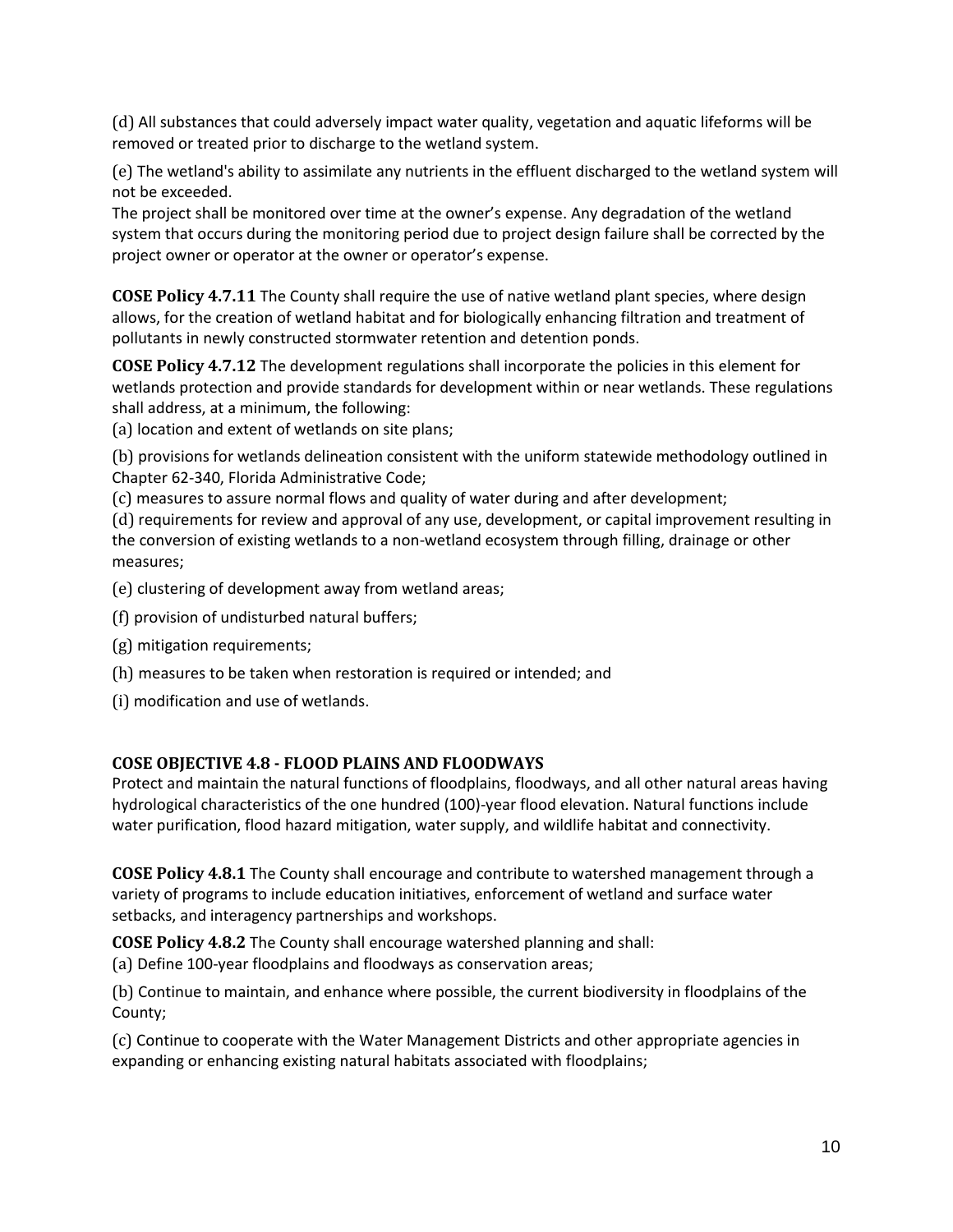(d) Recognize floodplains in the land development regulations as unique resources requiring protection and conservation;

(e) Develop specific criteria for slope protection and erosion control in floodplains and along natural banks and shores; and

(f) Enforce erosion control regulations to reduce sedimentation in floodplains resulting from development activities.

**COSE Policy 4.8.3** Development regulations shall provide specific standards for development activities (including permitted land uses and development limitations) in areas of special flood hazard. These standards shall:

(a) At a minimum, be consistent with General Objective 3 of the Stormwater Element, the Alachua County Flood Hazard Area Ordinance, Surface Waters and Wetlands Ordinance, Hazardous Materials Management Code, and other County regulations.

(b) Recognize that, in some instances, the character of the area of special flood hazard is inappropriate for alteration due to the existence of other natural resource constraints.

(c) Include a review process allowing for:

- (1) Evaluation of sites for compliance with this policy; and
- (2) The implementing of regulations on a case-by-case basis.

**COSE Policy 4.8.4** Connectivity of floodways and habitat for wildlife and their mobility shall be accommodated by applying design criteria consistent with Stormwater Element policies.

**COSE Policy 4.8.5** An undisturbed regulated buffer determined on a site-specific basis shall be required within the property lines of public lands within the one hundred (100) - year floodplain for the purposes of visual screening, stormwater treatment, erosion control, and public safety.

**COSE Policy 4.8.6** The County shall participate in the acquisition planning process of federal, state, local and regional agencies for lands and unique natural areas located within the one hundred (100) year floodplain.

**COSE Policy 4.8.7** The County shall monitor the use of County-owned facilities on or within the one hundred (100)-year floodplain to ensure that the public use of these facilities does not threaten the facility or adjacent natural resources. Such facilities shall be maintained in order to prevent any potential adverse impacts such as erosion, release of inadequately treated stormwater or wastewater, or the accumulation of trash and debris.

**COSE Policy 4.8.8** The County shall coordinate with the Water Management Districts during the Development Review Process for development located in the 100-year floodplain to allow them an opportunity to review and make comments on proposed development activities.

**COSE Policy 4.8.9** Shallow wells, solid waste disposal sites, septic tank drainfields, and sewage treatment plants shall be located to prevent inundation by floodwaters.

#### **COSE OBJECTIVE 4.9 – BIODIVERSITY**

Maintain and enhance plant and animal species diversity and distribution within Alachua County by protecting significant plant and wildlife habitats, providing for habitat corridors, and preventing habitat fragmentation.

#### **COSE OBJECTIVE 4.10 - STRATEGIC ECOSYSTEMS**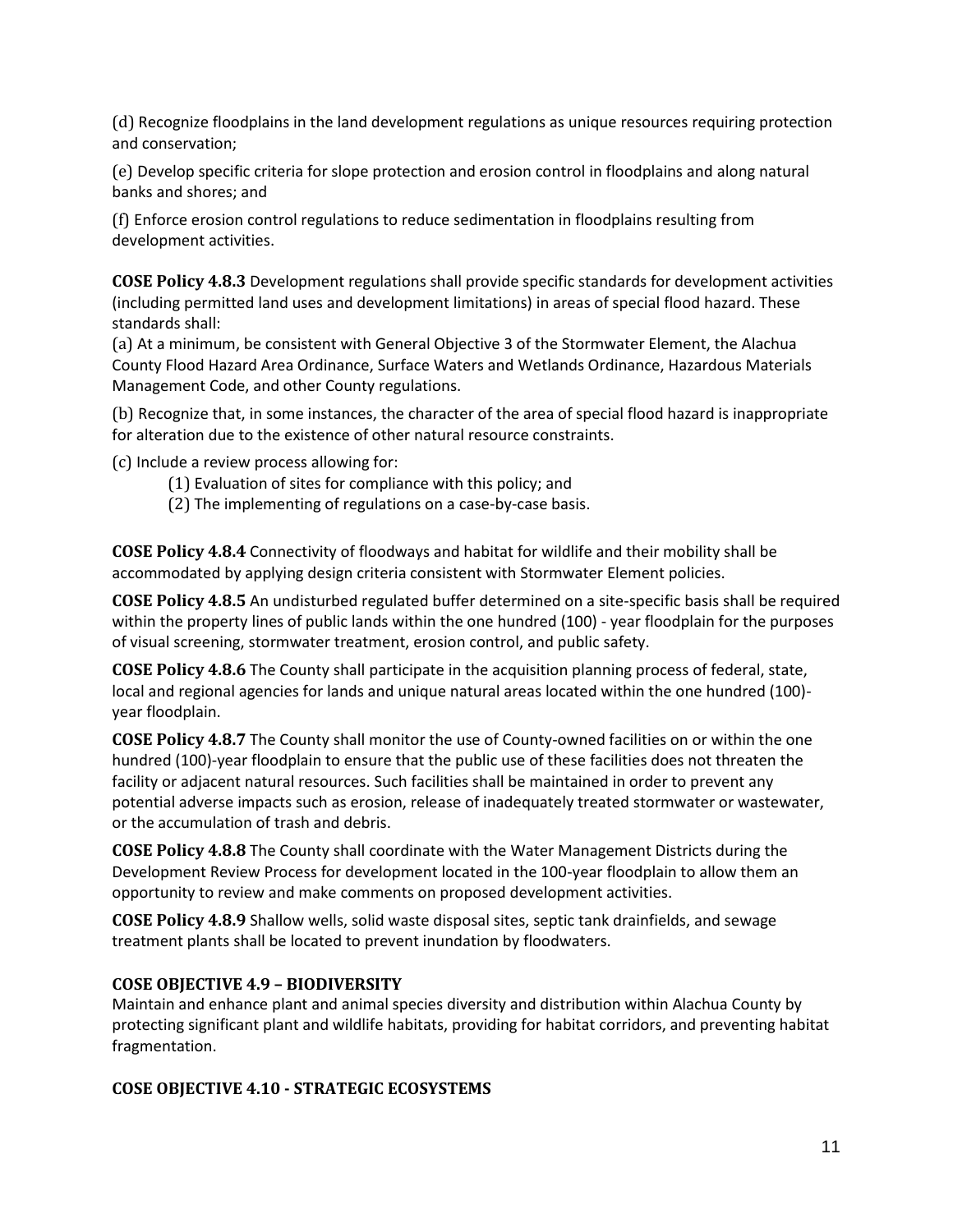Protect, conserve, enhance, and manage the ecological integrity of strategic ecosystems in Alachua County.

**COSE Policy 4.10.1** Conserve strategic ecosystems that are determined through ground-truthing using the KBN/Golder report as a guide to maintain or enhance biodiversity based on an overall assessment of the following characteristics:

(a) Natural ecological communities that exhibit:

(1) Native biodiversity within or across natural ecological communities.

(2) Ecological integrity.

(3) Rarity.

(4) Functional connectedness.

(b) Plant and animal species habitat that is:

(1) Documented for listed species.

(2) Documented for species with large home ranges.

(3) Documented as a special wildlife migration or aggregation site for activities such as breeding, roosting, colonial nesting, or over-wintering.

(4) High in vegetation quality and species diversity.

(5) Low in non-native invasive species.

(c) Size, shape, and landscape features that allow the ecosystem to be restored to or maintained in good condition with regular management activities, such as prescribed burning, removal of exotic vegetation, or hydrological restoration.

The Alachua County 2001 digital orthophotographic series (for purposes of this policy, the date of this photography is March 1, 2001) shall presumptively establish the baseline condition of the strategic ecosystem property as of the effective date of this policy. The County shall adopt land development regulations that set forth additional guidance for the determination of whether and the extent to which strategic ecosystems exist on a property.

**COSE Policy 4.10.2** Strategies shall be implemented through the land use planning and development review processes to ensure that each strategic ecosystem is evaluated and protected based on the integrity of the ecological unit.

(a) The County shall create special area plans in cooperation with landowners to establish specific guidelines for strategic ecosystems prior to approval of land use change, zoning change, or development approval.

(b) The County shall devise a schedule for creating special area plans, based on current development pressures and anticipated priorities.

(c) The County shall create special area plans for each strategic ecosystem, in accordance with the schedule and with the standards under Objective 3.6.

**COSE Policy 4.10.3** If an applicant seeks development prior to the County's creation of a special area plan for a particular strategic ecosystem, the applicant has two avenues for pursuing development. A special area study may be conducted at the applicant's expense. Alternatively, if the applicant demonstrates that the ecological integrity of the strategic ecosystem will be sufficiently protected, the applicant may proceed according to the clustering provisions in policies under Objective 6.2 of the Future Land Use Element.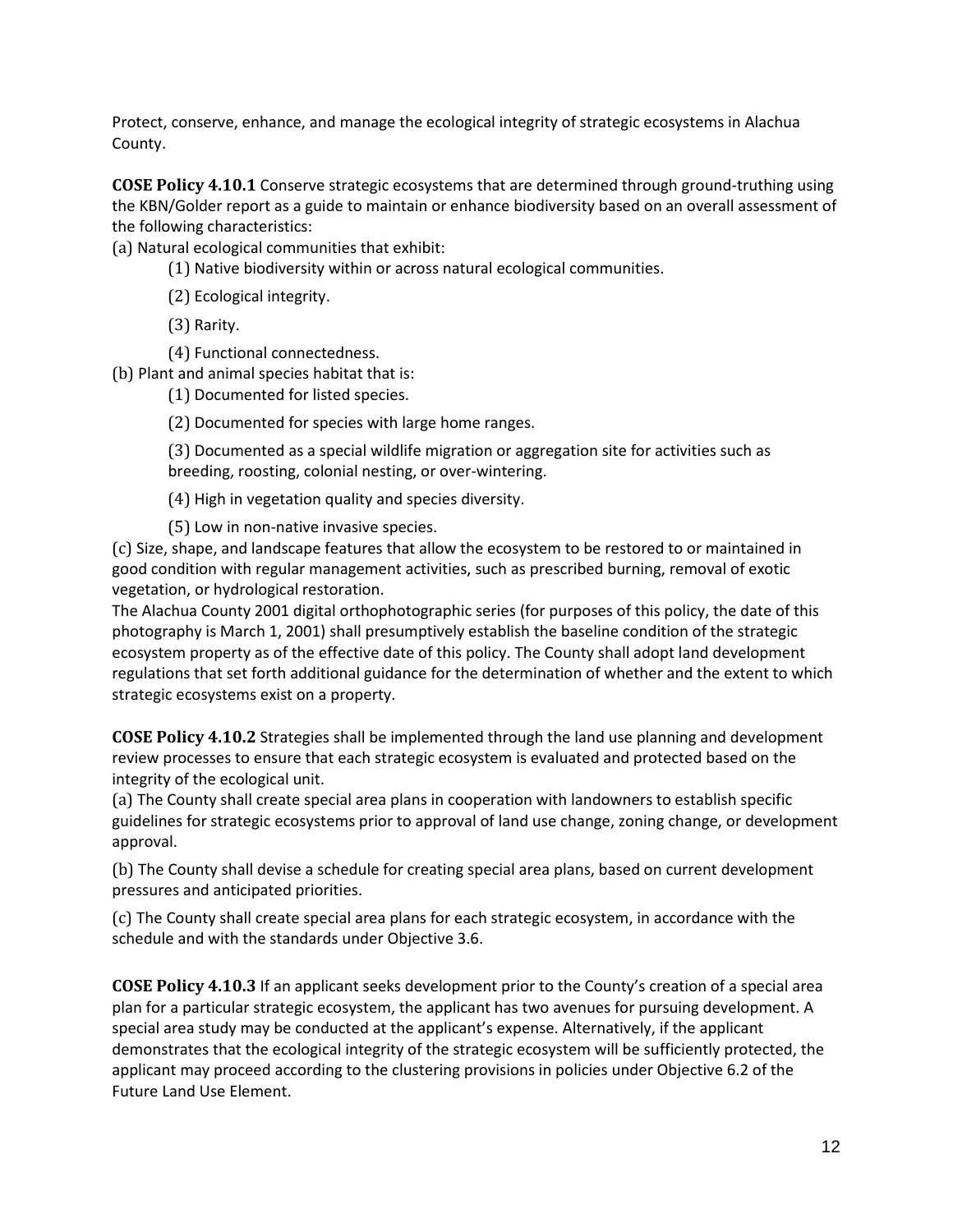**COSE Policy 4.10.4** Management strategies for strategic ecosystems shall be developed with landowners in conjunction with special area plans or cluster developments and may include, but are not limited to:

(a) Prescribed burning.

(b) Control of invasive species.

(c) Silvicultural activities according to BMPs, with particular emphasis on maintenance and improvement of water quality, biological health, and the function of natural systems. (d) Reduction in the intensity of site preparation activities, including bedding and herbicide application.

(e) Provision for listed species habitat needs, including restricting, at appropriate times, intrusions into sensitive feeding and breeding areas.

(f) Cooperative efforts and agreements to help promote or conduct certain management activities, such as cleanups, maintenance, public education, observation, monitoring, and reporting.

(g) Land acquisition.

**COSE Policy 4.10.5** Each strategic ecosystem shall be preserved as undeveloped area, not to exceed 50% of the upland portion of the property without landowner consent and in accordance with the following:

(a) Upland areas required to be protected pursuant to policies for significant geological features and wetland and surface water buffers shall be counted in calculation of the 50% limitation, however, the extent of protection of significant geological features and wetland and surface water buffers shall not be reduced by this limitation.

(b) This limitation shall not apply to 100-year floodplains and wellfield protection areas, which are addressed independently through policies under Objectives 4.8 and 4.5, respectively.

(c) This limitation shall not restrict in any way state and federal agency protections.

**COSE Policy 4.10.6** The County shall provide regulatory flexibility to facilitate planning across multiple parcels that protects the integrity of the strategic ecosystem as an ecological unit. Existing cluster and PUD ordinances shall be revised to enhance long-term protection of strategic ecosystems.

**COSE Policy 4.10.7** The County shall work with owners of agricultural and silvicultural lands to retain the ecological integrity and ecological value of strategic ecosystems through management plans and incentives. A management plan shall be required before any activity occurs in a strategic ecosystem that has not been used for agriculture or silviculture within the last 20 years, in accordance with the following:

(a) The management plan shall provide for retention of the ecological integrity and ecological value of the strategic ecosystem.

(b) The management plan shall be submitted to Alachua County for review and approval by appropriately qualified technical staff.

(c) The management plan may be satisfied by Forest Stewardship Council certification, land acquisition, or participation in a conservation program sponsored by the USDA Natural Resources Conservation Service.

(d) Passive recreational and ecotourism activities shall be encouraged where consistent with protection of the ecological integrity of the strategic ecosystem.